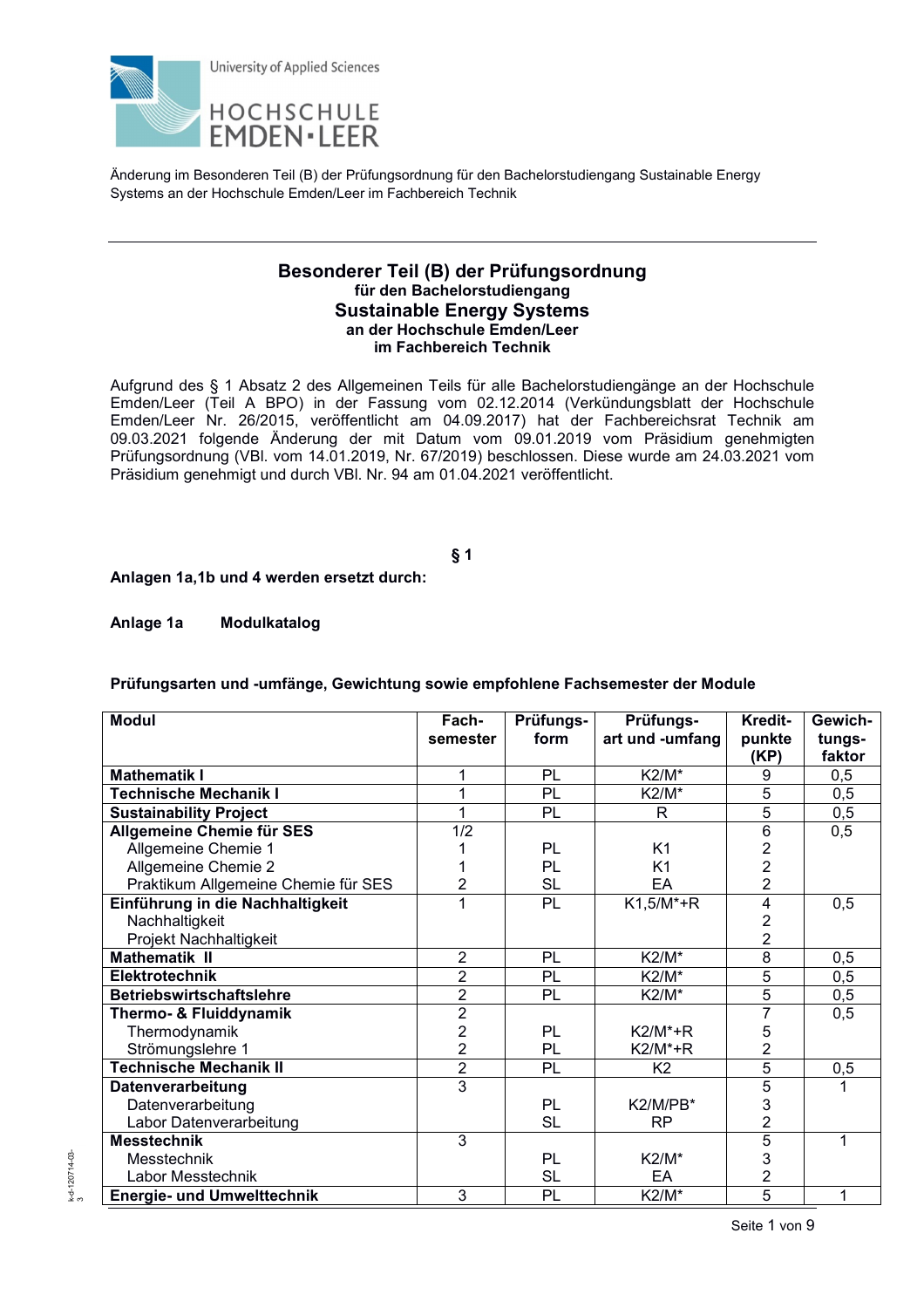

| Nachhaltigkeit chemischer Prozesse       | 3                       | <b>PL</b>              | $K2/M^*$       | 5                       | 1   |
|------------------------------------------|-------------------------|------------------------|----------------|-------------------------|-----|
| <b>Technical Project</b>                 | $\overline{3}$          | PL                     | PB+R           | $\overline{5}$          | 1   |
| <b>Energy Efficiency and Energy</b>      | $\overline{3}$          | $\overline{PL}$        | $K1,5/M^*+R$   | $\overline{5}$          | 1   |
| <b>Management</b>                        |                         |                        |                |                         |     |
| Energy Eff. and Energy Management        |                         |                        |                | 2,5                     |     |
| Project Energy Eff. and Energy Man.      |                         |                        |                | 2,5                     |     |
| Strömungsmaschinen                       | 4                       |                        |                | 5                       | 1   |
| Strömungsmaschinen                       |                         | <b>PL</b>              | K <sub>2</sub> | 4                       |     |
| Labor Strömungsmaschinen                 |                         | <b>SL</b>              | EA             | 1                       |     |
| Regelungstechnik                         | $\overline{\mathbf{4}}$ |                        |                | $\overline{5}$          | 1   |
| Regelungstechnik                         |                         | PL                     | K2/M*          | 3                       |     |
| Labor Regelungstechnik                   |                         | <b>SL</b>              | EA             | $\overline{2}$          |     |
| <b>Wind Energy</b>                       | 4                       | $\overline{PL}$        | $\mathsf{R}$   | $\overline{5}$          | 1   |
| <b>Solar Energy</b>                      | 4                       |                        |                | $\overline{5}$          | 1   |
| Solar Thermal Energy                     |                         | <b>PL</b>              | $K1,5/M^*+R$   | 2,5                     |     |
| Photovoltaics                            |                         | <b>PL</b>              | $K1,5/M^*+R$   | 2,5                     |     |
| <b>Thermische Verfahrenstechnik SES</b>  | 4                       |                        |                | $\overline{7}$          | 1   |
| Thermische Verfahrenstechnik 1, 2        |                         | PL                     | K <sub>2</sub> | 5                       |     |
| Praktikum Thermische Verfahrenstechnik   |                         | <b>SL</b>              | EA             | $\overline{2}$          |     |
| <b>Sustainable Production</b>            | 4                       | $\overline{PL}$        | $K2/M^*+R$     | $\overline{5}$          | 1   |
| <b>Energy Systems Simulation</b>         | $\overline{5}$          |                        |                | $\overline{10}$         | 1   |
| Introduction to Modelling and Simulation |                         | PL                     | $K1,5/M^*$     | 5                       |     |
| <b>Simulation of Energy Systems</b>      |                         | <b>PL</b>              | R              | 5                       |     |
| <b>Energy Storage</b>                    | 5                       | PL                     | $K1,5/M^*+R$   | $\overline{5}$          | 1   |
| <b>Nachwachsende Rohstoffe</b>           | 5                       | PL                     | M              | $\overline{5}$          | 1   |
| <b>Umweltverfahrenstechnik</b>           | 5                       |                        |                | $\overline{7}$          | 1   |
| Abwasserbehandlung                       |                         | <b>PL</b>              | $K1,5/M^*$     | $\mathsf 3$             |     |
| Ablufttechnik                            |                         | <b>PL</b>              | K1,5/M*        | $\overline{c}$          |     |
| Prozessmodellierung und Energie-         |                         | <b>SL</b>              | EA             | $\overline{2}$          |     |
| -optimierung Praktikum                   |                         |                        |                |                         |     |
| Wahlpflichtbereich                       | 5/6                     |                        |                | 8                       |     |
| <b>Thermal Power Plants</b>              | 6                       | <b>PL</b>              | $K2/M^*+R$     | 5                       | 1   |
| <b>Energy Process Technology</b>         | $\overline{6}$          | $\overline{PL}$        | R              | 5                       | 1   |
| <b>Sustainable Energy Project</b>        | $\overline{6}$          | $\overline{PL}$        | $R+RP$         | $\overline{8}$          | 1   |
| <b>Energy and Environment</b>            | 6                       | $\overline{PL}$        | $K1,5/M^*$     | $\overline{6}$          | 1   |
| Prozessmodellierung und Energie-         |                         |                        |                | 4                       |     |
| optimierung                              |                         |                        |                |                         |     |
| Nachhaltige Energiebereitstellung        |                         |                        |                | $\overline{\mathbf{c}}$ |     |
| Praxisphase                              | $\overline{7}$          | $\overline{\text{SL}}$ | PB             | $\overline{18}$         | 0   |
| <b>Bachelorarbeit mit Kolloquium</b>     | $\overline{7}$          |                        | M              | $\overline{12}$         | 2,5 |

Für den Wahlpflichtbereich können Module nach Anlage 1b gewählt werden.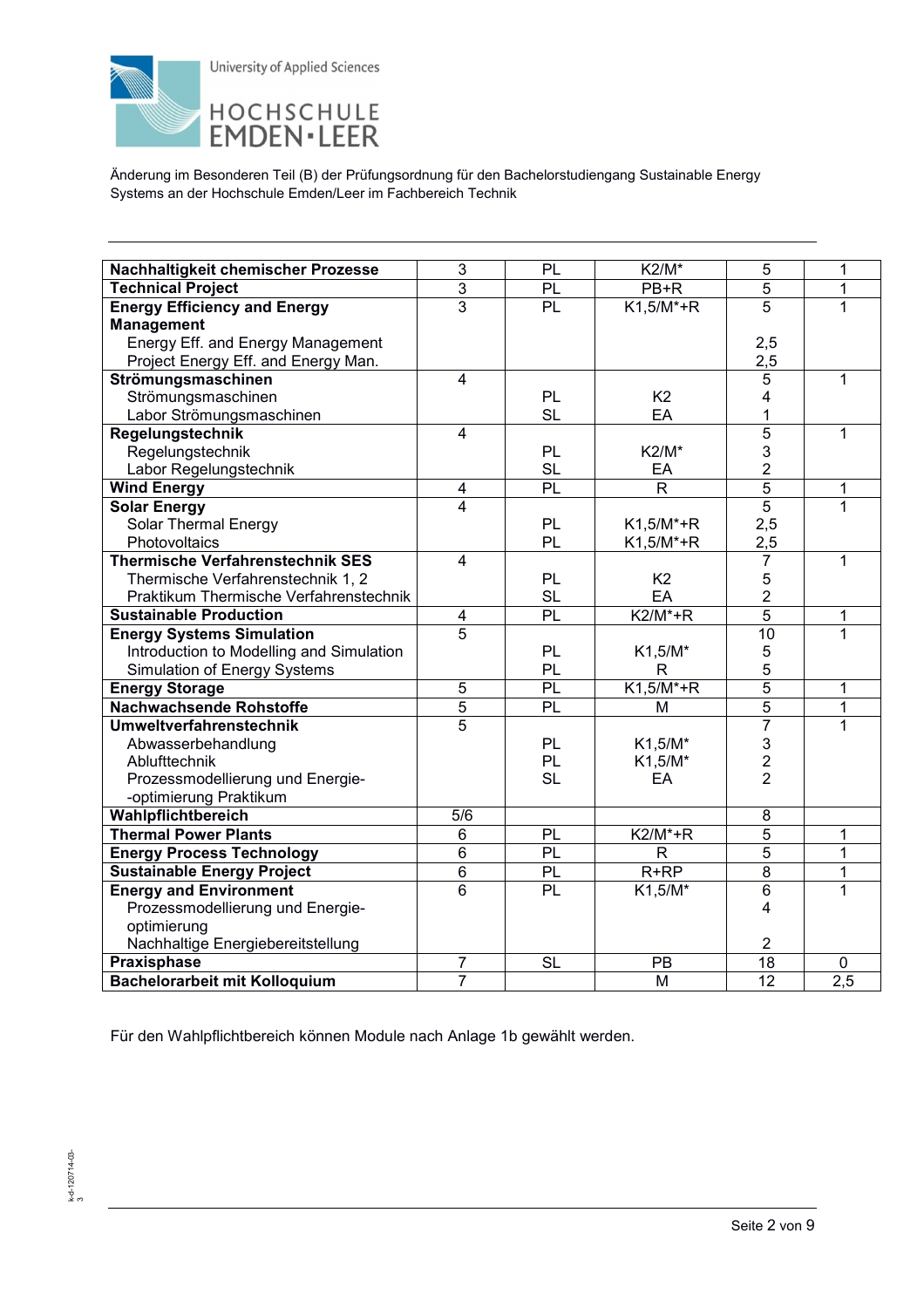

# **Anlage 1b Wahlpflichtmodule (Abteilung Naturwissenschaftliche Technik)**

| Wahlpflichtmodule                                   | Fach-<br>semester | Prüfungs-<br>form | Prüfungs-<br>art und $-$<br>umfang | Kredit-<br>punkte<br>(KP) | Gewich-<br>tungs-<br>faktor |
|-----------------------------------------------------|-------------------|-------------------|------------------------------------|---------------------------|-----------------------------|
| Polymere                                            | 5/6               | PL                | М                                  | 2                         |                             |
| Spektroskopie                                       | 5/6               | PL                | $K2/M^*$                           | 3                         |                             |
| Petrochemische Prozesse                             | 5/6               | PL                | $K1+R$                             | 5                         |                             |
| Studienarbeiten in der Chemie-<br>und Umwelttechnik | 5/6               | SL                | HA+EA                              | 5                         | $\Omega$                    |
| Umwelttechnik Praktikum                             | 5/6               | SL                | EA                                 | 5                         | $\Omega$                    |
| Softskills 2                                        | 5/6               | SL                | R                                  | 2                         | $\Omega$                    |
| Programmieren 1                                     | 5/6               | PL                | K1,5                               | 4                         |                             |
| Programmieren 1 Praktikum                           | 5/6               | SL                | $M+RP$                             | 2                         | $\Omega$                    |
| Projekt Wind Challenge                              | 5/6               | PL                | R                                  | $\overline{2}$            |                             |
| Bioenergie                                          | 5                 | PL                | K1,0                               | 3                         |                             |

### **Erläuterungen:**

| $\prime$                                                                                                              | oder                                                                                                                                                                                                                               |
|-----------------------------------------------------------------------------------------------------------------------|------------------------------------------------------------------------------------------------------------------------------------------------------------------------------------------------------------------------------------|
| $\star$                                                                                                               | Nach Wahl des prüfungsbefugten Lehrenden                                                                                                                                                                                           |
| $\ddot{}$                                                                                                             | und                                                                                                                                                                                                                                |
| FΑ<br>HA<br>=<br>K(Zahl)<br>$=$<br>м<br>$=$<br><b>PB</b><br>$=$<br>R<br>$=$<br><b>RP</b><br>=<br>PL<br>$=$<br>SL<br>= | <b>Experimentelle Arbeit</b><br>Hausarbeit<br>Klausur (Bearbeitungszeit in Zeitstunden)<br>Mündliche Prüfung<br>Projektbericht (bei Praxisphase inkl. Poster)<br>Referat<br>Rechnerprogramm<br>Prüfungsleistung<br>Studienleistung |

Für den Wahlpflichtbereich können sowohl Module aus der Abteilung Naturwissenschaftliche Technik als auch Module aus der Abteilung Maschinenbau gewählt werden. Aus dem Angebot der Abteilung Naturwissenschaftliche Technik können dabei die in Anlage 1b aufgelisteten Wahlpflichtmodule belegt werden. Weitere Module können auf Antrag von der Prüfungskommission zugelassen werden. In der Abteilung Maschinenbau können alle angebotenen Module, die nicht bereits Bestandteil des regulären Curriculums sind, als Wahlpflichtmodule belegt werden.

Jeweils zu Semesterbeginn erfolgt im Rahmen der Informationsveranstaltung eine Empfehlung bezüglich der von den Abteilungen Maschinenbau und Naturwissenschaftliche Technik des Fachbereichs Technik angebotenen Wahlpflichtmodule.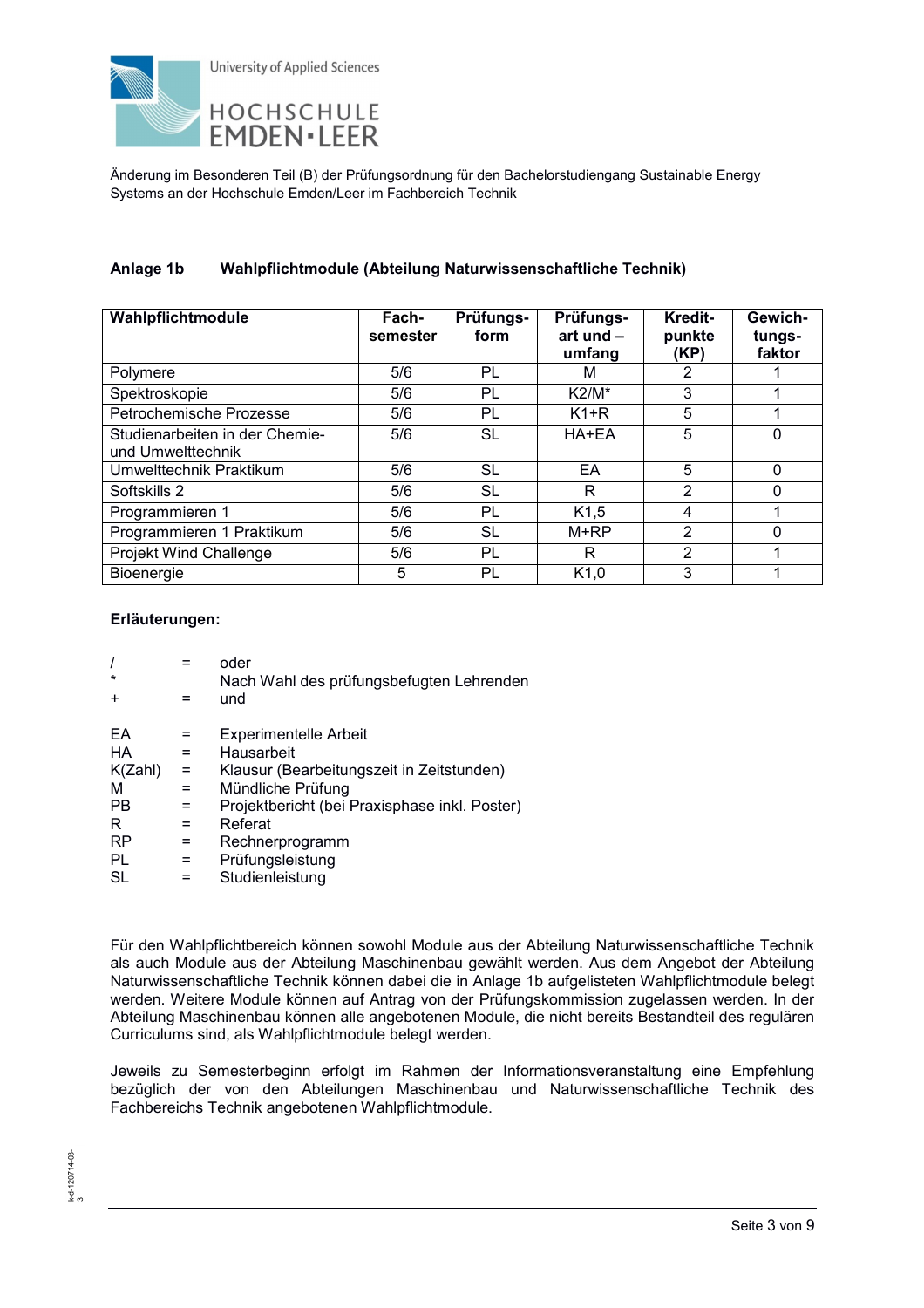

## **Anlage 4a: Diploma Supplement (englisch)**

### **University of Applied Sciences Emden/Leer**

### **Diploma Supplement**

This Diploma Supplement model was developed by the European Commission, Council of Europe and UNESCO/CEPES. The purpose of the supplement is to provide sufficient independent data to improve the international 'transparency' and fair academic and professional recognition of qualifications (diplomas, degrees, certificates etc.). It is designed to provide a description of the nature, level, context, content and status of the studies that were pursued and successfully completed by the individual named on the original qualification to which this supplement is appended. It should be free from any value judgements, equivalence statements or suggestions about recognition. Information in all eight sections should be provided. Where information is not provided, an explanation should give the reason why.

- **1. INFORMATION IDENTIFYING THE HOLD-ER OF THE QUALIFICATION**
- **1.1 Family name(s) / 1.2 First name(s)**
- **1.3 Date of birth (dd/mm/yyyy)**
- **1.4 Student identification number or code**
- **2. INFORMATION IDENTIFYING THE QUALI-FICATION**
- **2.1 Name of qualification and title conferred (in original language)**

Sustainable Energy Systems, Bachelor of Engineering

Bachelor of Engineering, B.Eng

**2.2 Main field(s) of study for the qualification** 

Chemical Engineering, Mechanical Engineering

## **2.3 Name and status of awarding institution (in original language)**

Hochschule Emden/Leer Fachbereich Technik

University of Applied Sciences / State Institution

# **2.4 Name and status of institution (if different from 2.3) administering studies (in original language)**

Same

Status (Type / Control)

Same

## **2.5 Language(s) of instruction/examination**

German, partly English

## **3. INFORMATION ON THE LEVEL AND DU-RATION OF THE QUALIFICATION**

## **3.1 Level of the qualification**

First degree with thesis

## **3.2 Official duration of programme in credits and/or years**

3.5 years, 210 ECTS credits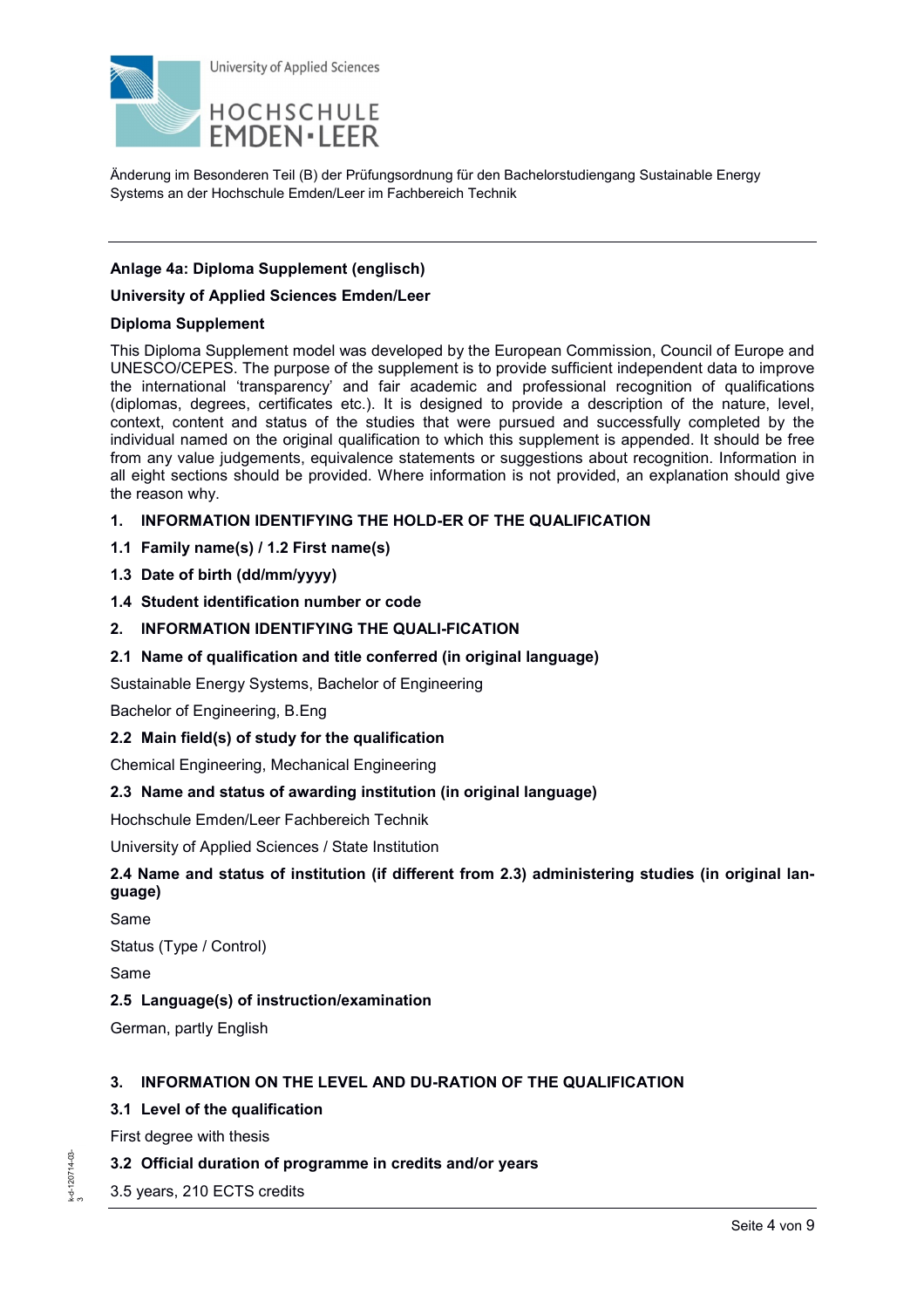

## **3.3 Access requirement(s)**

General/specialized higher education entrance qualification (German Abitur), foreign equivalents.

### **4. INFORMATION ON THE PROGRAMME COMPLETED AND THE RESULTS OBTAINED**

## **4.1 Mode of study**

Full-time

### **4.2 Programme learning outcomes**

The 3.5 year bachelor programme enables the degree holder to acquire substantial theoretical and applied knowledge and skills providing a firm basis for a career in the area of chemical and mechanical engineering with the focus on energy efficient processes.

The scientific and mathematical basis is obtained in the first three semesters.

Building on these basics from the fourth to sixth semester competences in engineering skills, and selected fundamentals are acquired. The studies also include a project-oriented way of teaching. Some lectures are given in English language to improve language skills.

A facultative semester, generally the fifth, at a partner university abroad can be included to better enable the students to work in an international environment.

In the final seventh semester, the practical period, further individualization by an appropriate choice of practice location and subject field is possible. The, in general external, 3-month internship can be completed at a university, in the economy, at home or abroad. It finishes with a report and a presentation (usually a poster). The subsequent 2-month bachelor's thesis ends with a final colloquium.

## **4.3 Programme details, individual credits gained and grades/marks obtained**

See Final Examination Certificate ("Zeugnis über die Bachelorprüfung") for subjects offered in final examinations (written and oral) and topic of thesis, including evaluations. In addition, a detailed transcript of records can be issued.

### **4.4 Grading system and, if available, grade distribution table**

The Hochschule Emden/Leer, University of Applied Sciences offers the following grades: very good, good, satisfactory, pass, fail.

Additionally to the overall grade in the certificate, an "ECTS grading table" according to the ECTS User's Guide will be shown on the Diploma Supplement. Therefore, in each Bachelor course the grade of the previous two study-years will be recorded, and their absolute and relative distribution will be shown in the ECTS grading table. Should less than 100 students have graduated within the previous two study years, the distribution of the department or faculty will be shown instead.

### **4.5 Overall classification of the qualification (in original language)**

Gesamtnote: "sehr gut", "gut", "befriedigend", "ausreichend"

(based on averaged module examinations weighted by credit points.)

## **5. INFORMATION ON THE FUNCTION OF THE QUALIFICATION**

## **5.1 Access to further study**

Qualifies to apply for admission to master programmes, corresponding to local admission requirements.

## **5.2 Access to a regulated profession**

The Bachelor degree in this discipline entitles its holder to the academic degree "Bachelor of Engineering" and to the proprietary job title "Ingenieurin/Ingenieur" according to German legislation.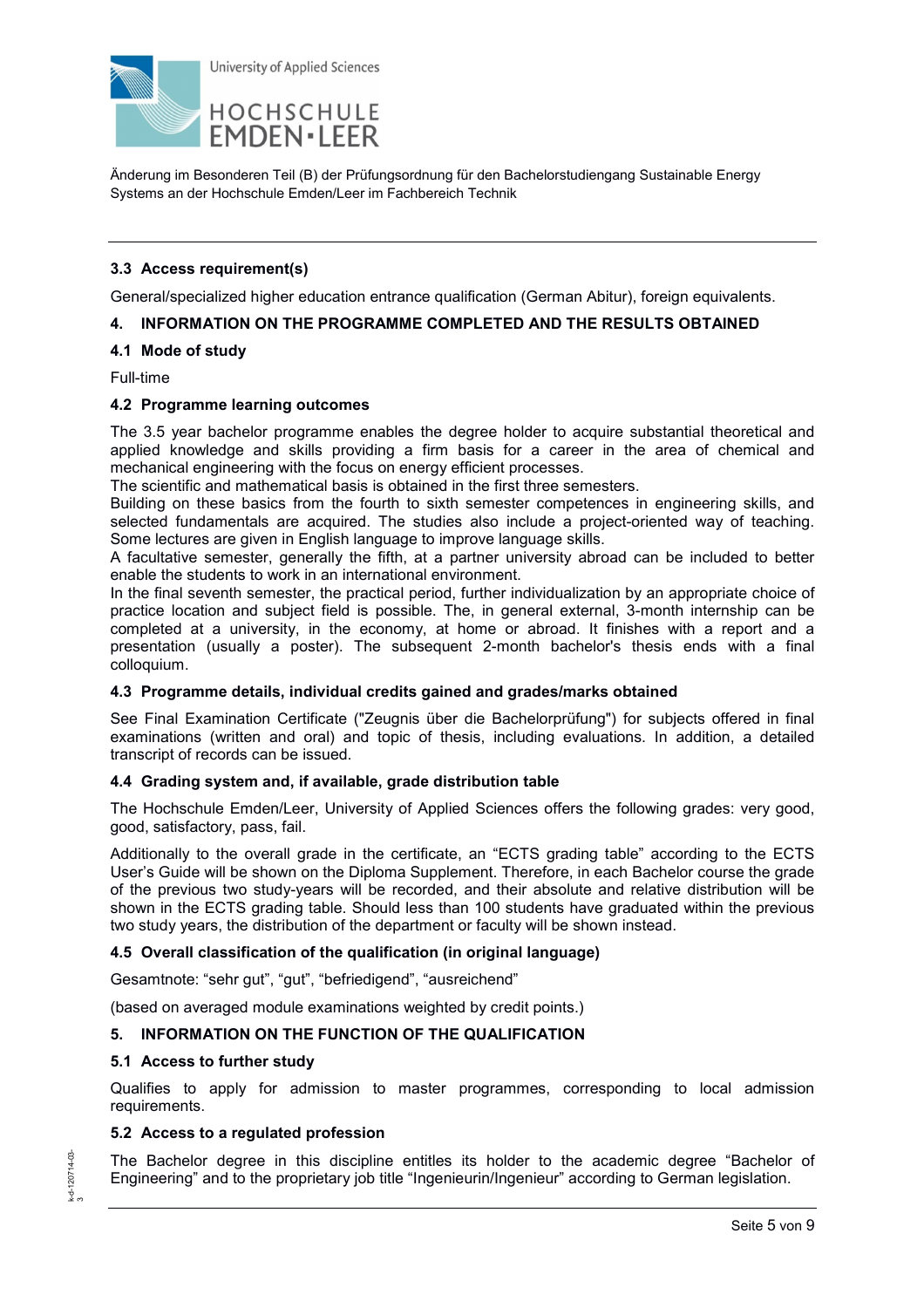

## **6. ADDITIONAL INFORMATION**

## **6.1 Additional information**

Examination Regulations for the course of studies of " Sustainable Energy Systems "

### **6.2 Further information sources**

On the institution: http://www.hs-emden-leer.de/

On the department: http://www.hs-emden-leer.de/fachbereiche/technik.html

The degree degree programme: http://www.hs-emdenleer.de/fachbereiche/technik/studiengaenge/sustainable-energy-systems.html

## **7. CERTIFICATION**

This Diploma Supplement refers to the following original documents:

Bachelor-Degree (Bachelorurkunde), date of issue

Final Examination Certificate (Zeugnis über die Bachelor-Prüfung), date of issue

**Certification Date: ............. ...................................GGGGG..** 

## **Chairwoman/Chairman Examination Committee**

 **(Official Stamp/Seal)** 

## **8. NATIONAL HIGHER EDUCATION SYSTEM**

The information on the national higher education system on the following pages provides a context for the qualification and the type of higher education institution that awarded it.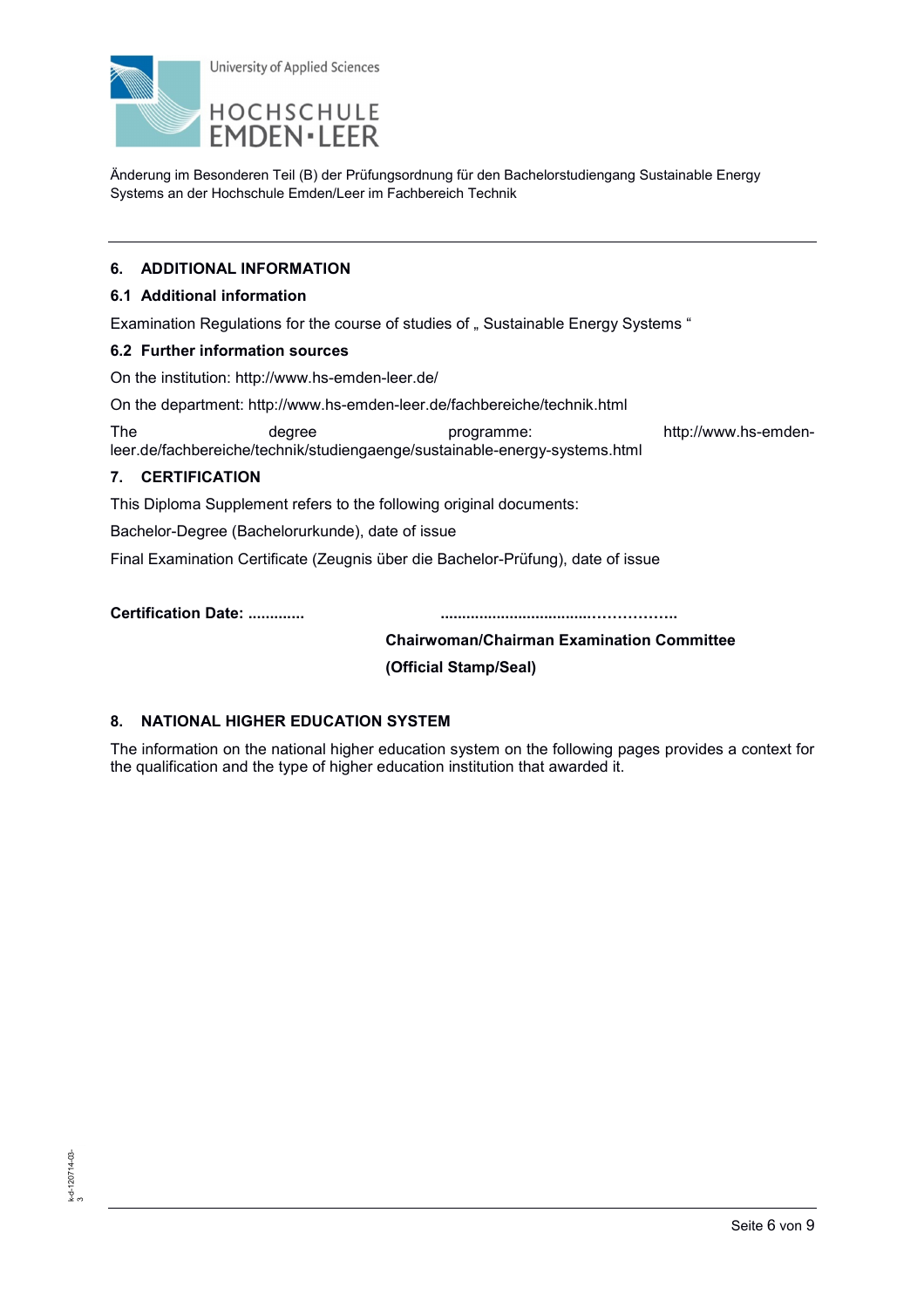

## **Anlage 4b: Diploma Supplement (deutsch)**

### **Hochschule Emden/Leer**

## **Diploma Supplement**

Diese Diploma Supplement-Vorlage wurde von der Europäischen Kommission, dem Europarat und UNESCO/CEPES entwickelt. Das Diploma Supplement soll hinreichende Daten zur Verfügung stellen, die die internationale Transparenz und angemessene akademische und berufliche Anerkennung von Qualifikationen (Urkunden, Zeugnisse, Abschlüsse, Zertifikate, etc.) verbessern. Das Diploma Supplement beschreibt Eigenschaften, Stufe, Zusammenhang, Inhalte sowie Art des Abschlusses des Studiums, das von der in der Originalurkunde bezeichneten Person erfolgreich abgeschlossen wurde. Die Originalurkunde muss diesem Diploma Supplement beigefügt werden. Das Diploma Supplement sollte frei sein von jeglichen Werturteilen, Äquivalenzaussagen oder Empfehlungen zur Anerkennung. Es sollte Angaben in allen acht Abschnitten enthalten. Wenn keine Angaben gemacht werden, sollte dies durch eine Begründung erläutert werden.

## **1. Angaben zum Inhaber/zur Inhaberin der Qualifikation**

**1.1 Familienname / 1.2 Vorname** 

## **1.3 Geburtsdatum (TT/MM/JJJJ)**

## **1.4 Matrikelnummer oder Code zur Identifizierung des/der Studierenden**

### **ANGABEN ZUR QUALIFIKATION**

## **2.1 Bezeichnung der Qualifikation (und verliehener Grad (in der Originalsprache))**

Sustainable Energy Systems

### **Bezeichnung des Titels (ausgeschrieben, abgekürzt)**

Bachelor of Engineering, B.Eng.

### **2.2 Hauptstudienfach oder -fächer für die Qualifikation**

Chemietechnik, Maschinenbau

## **2.3 Name und Status (Typ/Trägerschaft) der Einrichtung, die die Qualifikation verliehen hat (in der Originalsprache**

Hochschule Emden/Leer

Fachbereich Technik

Status (Typ / Trägerschaft)

Fachhochschule / Staatliche Institution

## **2.4 Name und Status (Typ/Trägerschaft) der Einrichtung (falls nicht mit 2.3 identisch), die den Studiengang durchgeführt hat (in der Originalsprache)**

Gleich

### **2.5 Im Unterricht / in der Prüfung verwendete Sprache(n)**

deutsch, zum Teil englisch

### **3. ANGABEN ZU EBENE UND ZEITDAUER DER QUALIFIKATION**

## **3.1 Ebene der Qualifikation**

Erster berufsqualifizierender Abschluss: Bachelor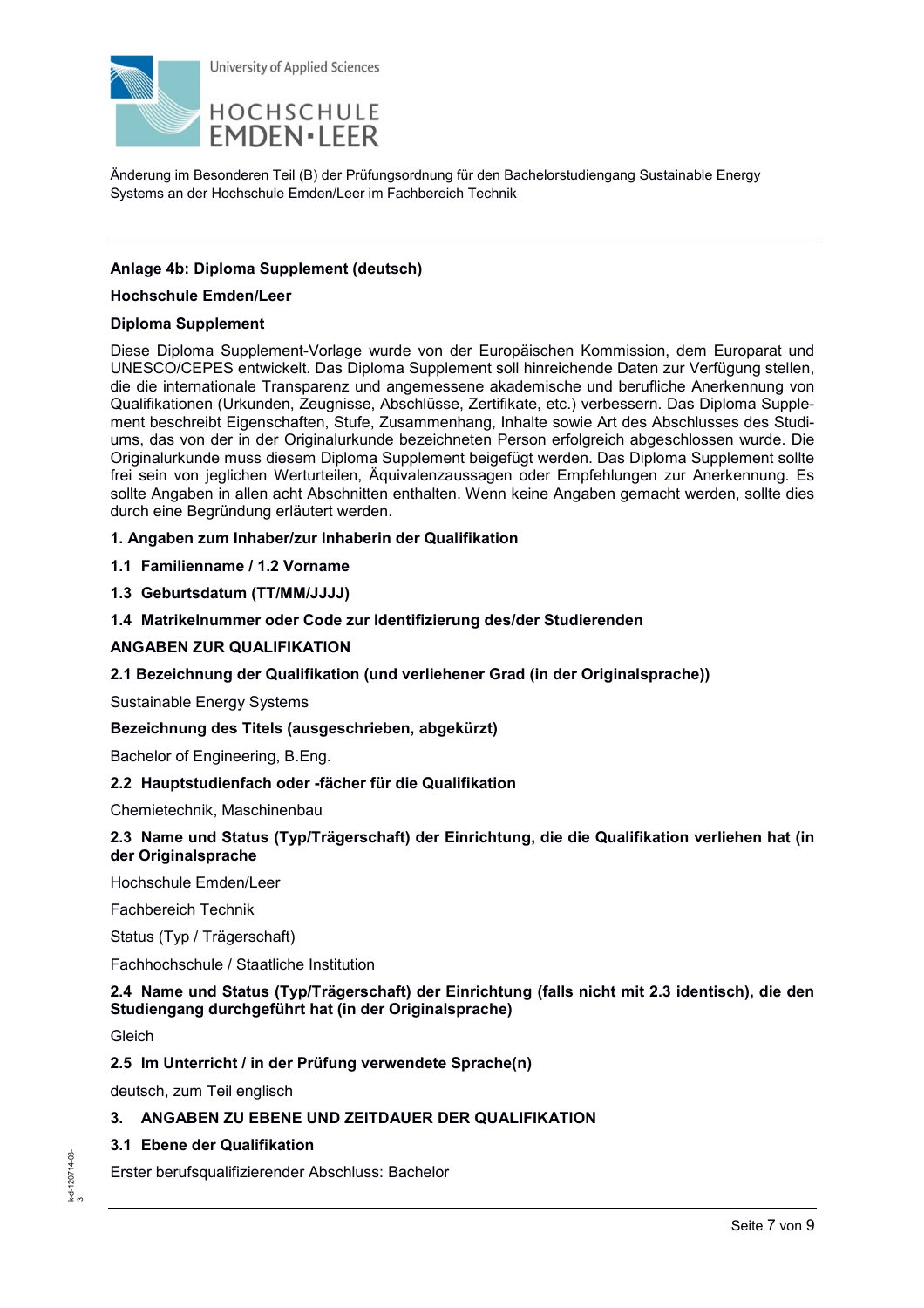

### **3.2 Offizielle Dauer des Studiums (Regelstudienzeit) in Leistungspunkten und/oder Jahren**

3,5 Jahre, 210 ECTS Punkte

### **3.3 Zugangsvorraussetzung(en)**

Allgemeine Hochschulreife (deutsches Abitur), Fachhochschulreife oder als gleichwertig anerkannte Abschlüsse.

### **4. ANGABEN ZUM INHALT DES STUDIUMS UND ZU DEN ERZIELTEN ERGEBNISSEN**

#### **4.1 Studienform**

Vollzeitstudiengang

#### **4.2 Lernergebnisse des Studiengangs**

Der Studiengang vermittelt die Kompetenzen, die den Studierenden befähigen, eine qualifizierte Berufstätigkeit im Bereich der Chemietechnik oder des Maschinenbaus mit Schwerpunkt im Bereich energieeffizienter Prozesse aufzunehmen.

Die naturwissenschaftlichen und mathematischen Grundlagen werden in den ersten drei Semestern gelegt.<br>Aufbauend

auf diesen Grundlagen werden vom vierten bis sechsten Semester ingenieurwissenschaftliche Kompetenzen vermittelt sowie ausgewählte Grundlagen weiter vertieft. Das Studium enthält zudem Anteile mit einer projektbezogenen Arbeitsweise. Einige Veranstaltungen werden in englischer Sprache angeboten, um die Sprachkompetenzen zu verbessern.

Ein fakultatives Semester, i. d. R. das fünfte, an einer ausländischen Partnerhochschule ist vorgesehen, um die Qualifikationen für ein Arbeiten im internationalen Umfeld zu verbessern.

Die Profilbildung kann im folgenden 7., dem Praxis-Semester, durch eine entsprechende Wahl der Praxisstelle und des Themenbereiches weitergeführt werden. Die 3-monatige, i. d. R. externe, Praxisphase kann an einer Hochschule, in der Wirtschaft oder im Ausland abgeleistet werden. Sie wird mit einem Bericht und einer Präsentation (im Normalfall ein Poster), die nachfolgenden Studierenden Orientierungshilfen geben soll, abgeschlossen. Anschließend folgt die 2-monatige Bachelorarbeit mit einem Abschlusskolloquium.

### **4.3 Einzelheiten zum Studiengang, individuell erworbene Leistungspunkte und erzielte Noten**

Das Zeugnis über die Bachelorprüfung weist die mündlichen und schriftlichen Prüfungen sowie das Thema der Bachelor-Arbeit aus. Eine detaillierte Auflistung der angebotenen Module und deren Bewertungsschema finden sich im Modulhandbuch wieder.

### **4.4 Notensystem und, wenn vorhanden, Notenspiegel**

Allgemeines Notenschema (Abschnitt 8.6) "sehr gut", "gut", "befriedigend", "ausreichend", "nicht bestan- den".

Zusätzlich zur Gesamtnote auf dem Zeugnis wird in der Anlage zum Diploma Supplement eine "ECTS- Einstufungstabelle" gemäß ECTS User´s Guide dargestellt. Zu diesem Zweck werden die im jeweiligen Bachelorstudiengang vergebenen Gesamtnoten der Bachelorprüfung aus den vergangenen zwei Studienjahren erfasst und ihre zahlenmäßige sowie ihre prozentuale Verteilung auf die Notenstufen in einer ECTS-Einstufungstabelle dargestellt. Liegt innerhalb des Zweijahreszeitraums eine Gesamtzahl von weniger als 100 Absolventinnen oder Absolventen vor, wird die Notenverteilung der gesamten Abteilung zugrunde gelegt.

### **4.5 Gesamtnote (in Originalsprache)**

Gesamtnote: "sehr gut", "gut", "befriedigend", "ausreichend"

(Basiert auf den mit den jeweiligen Kreditpunkten gewichteten Noten der Module)

### **5. ANGABEN ZUR BERECHTIGUNG DER QUALIFIKATION**